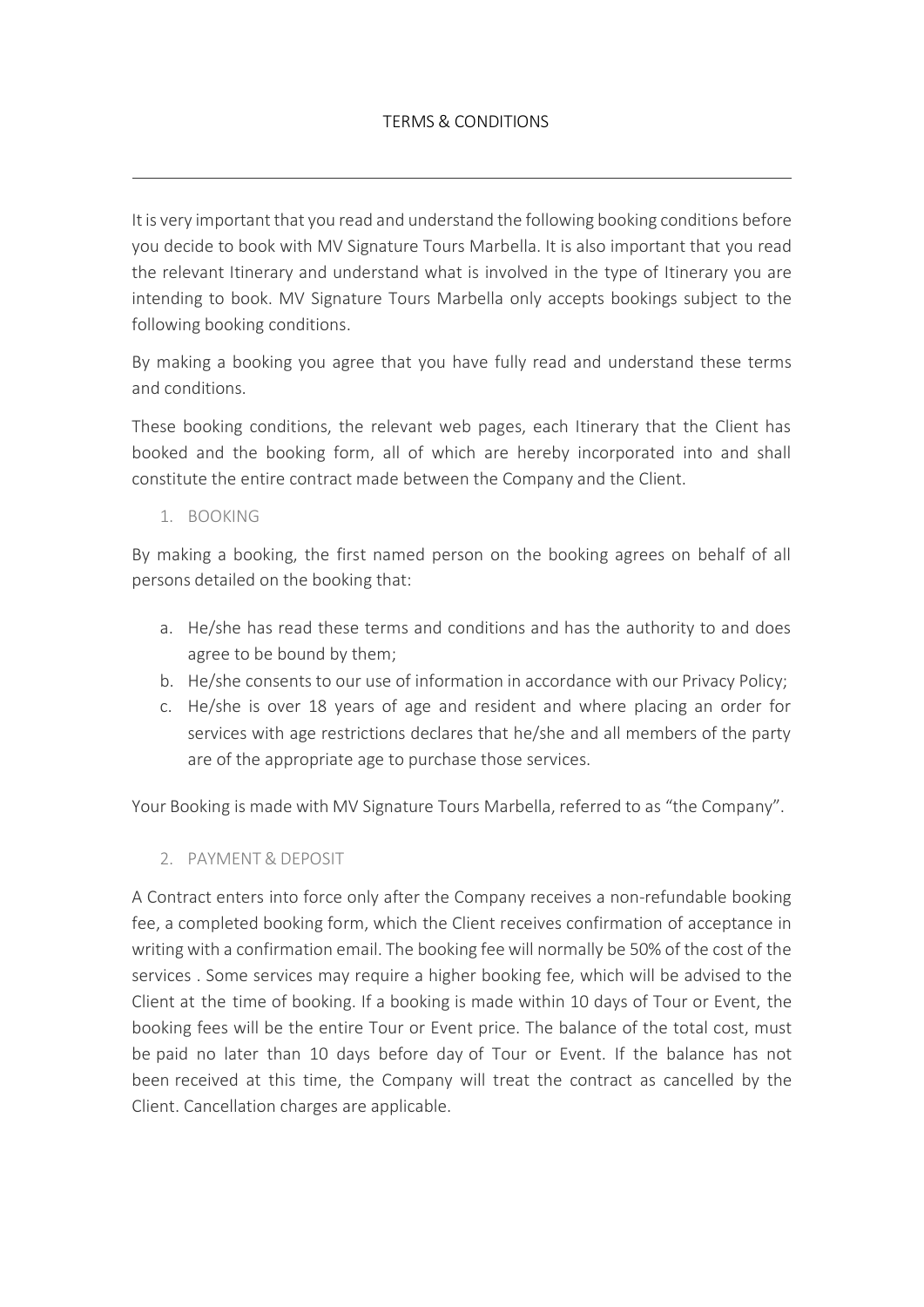# 3. SURCHARGE

We reserve the right to amend the price of unsold holidays at any time and correct errors in the prices of confirmed holidays.

#### 4. INSURANCE

Travel insurance is vital. It is your responsibility to ensure that you take out a comprehensive travel insurance policy to cover you during your travel. We will not be liable for any losses whats so ever arising, in respect of which insurance cover would otherwise have been available.

# 5. ACCURACY

We endeavour to ensure that all the information and prices both on our website and in our brochures are accurate; however occasionally changes and errors occur and we reserve the right to correct prices and other details in such circumstances. You must check the current price and all other details relating to the arrangements that you wish to book before your booking is confirmed.

# 6. PASSPORTS, VISAS AND HEALTH REQUIREMENTS

Your specific passport requirements for you and your party are your responsibility. We do not accept any responsibility if you cannot travel, or incur any other loss because you have not complied with your passport requirements.

# 7. AMENDMENTS BY YOU

We will do our best to assist you in altering your arrangements after booking, but cannot guarantee that this will be possible. Any changes to the original booking must be confirmed in writing by the person signing the booking form.

# 8. CANCELLATION BY YOU

You, or any member of your party, may cancel your travel arrangements at any time. The cancellation will take effect from the date that written notification from the person who made the booking is received via email. Any cancellation will incur a charge to reflect the reasonable costs incurred by us in arranging and cancelling your booking. Charges for cancellation after the balance due date will vary due to the complex nature of our travel itineraries. The full costs of cancellation will be communicated to you atthe point of cancellation.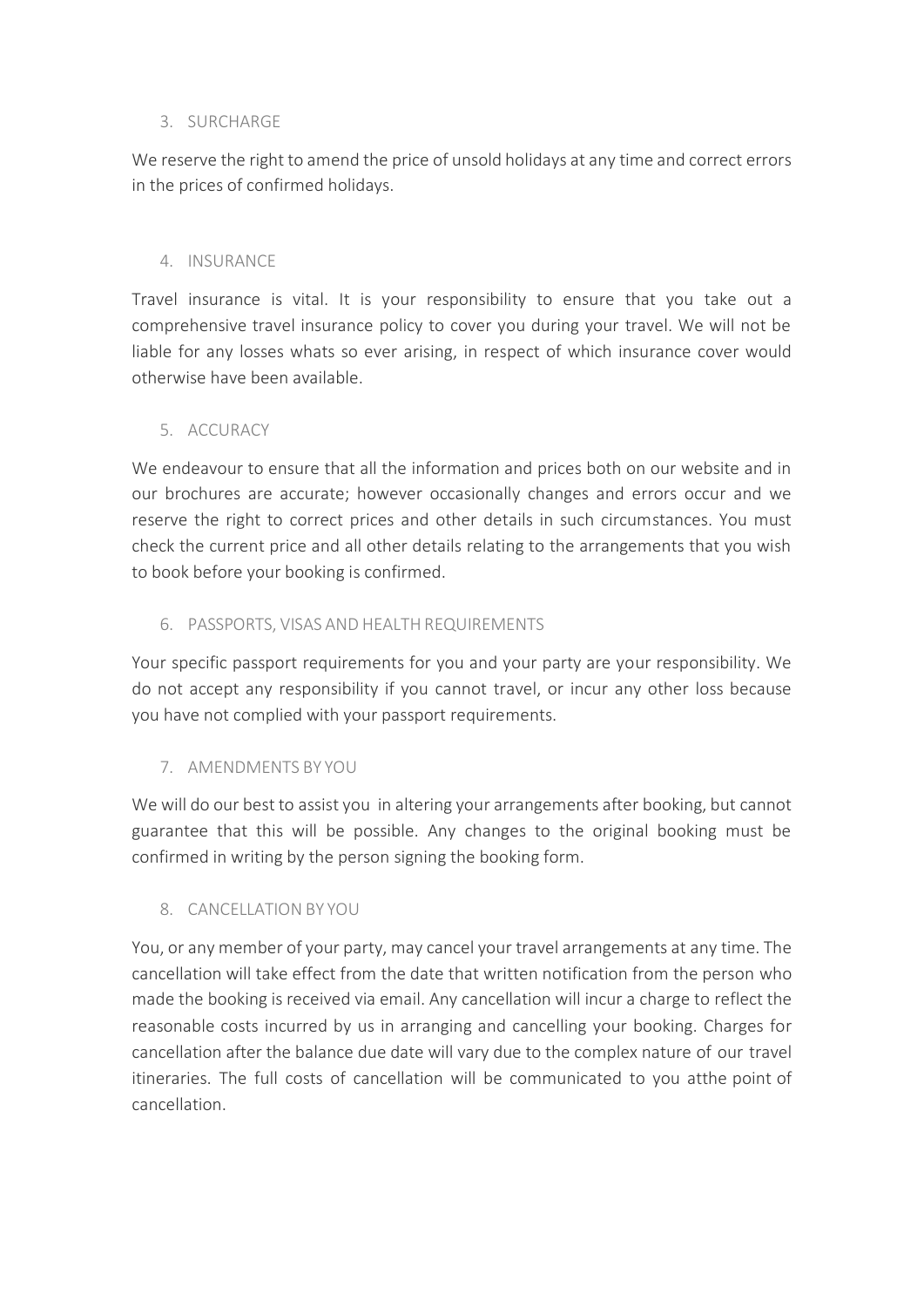#### 9. CHANGES AND CANCELLATIONS BY US

The Company reserves the right to change or cancel any Service without prior notice. If we cancel or make a material 'major change' we will notify you as soon as practically possible and offer you the choice of (i) accepting alternative arrangements; (ii) arranging an alternative holiday with us; or (iii) cancelling your holiday with full refund. Regardless of the option you choose we will pay you compensation, unless the change has been caused by Force Majeure as outlined below:

#### Force majeure

Except where otherwise expressly stated in these booking conditions we will not be liable or pay you compensation if our contractual obligations to you are affected by any event which we or the supplier(s) of the service(s) in question could not, even with all due care, foresee or avoid. These events can include, but are not limited to war, threat of war, civil strife, terrorist activity and its consequences or the threat of such activity, riot, the act of any government or other national or local authority including port orriver authorities, industrial dispute, lock closure, natural or nuclear disaster, fire, chemical or biological disaster and adverse weather, sea, ice and river conditions and allsimilar events outside our or the supplier(s) concerned's control.

# Leaving the tour

If the Client leaves the Tour voluntarily before completion of the Tour, or is required to do so by the Company on the grounds that the Client's presence is detrimental to the safety or well-being of either the Client or the Tour, then all liability that the Company may bear to that Client will cease immediately, including the Client's right to any refund. The Company will have no responsibility for any other expenses, which may arise out of such an event. If a Client becomes ill, all hospital expenses and doctors' fees are the Client's responsibility and the Company shall not be liable for any refund of the Tour cost.

# 10. OUR LIABILITY

Tours operated or supplied by the Company have been designed to provide participants with an exposure to the true nature of the environment visited and therefore involve an element of potential risk and exposure to potential hazards over and above those associated with normal 'package' holidays. All bookings are accepted on the understanding that the Client appreciates such risk and hazards and that they undertake all tours, treks and other activities at their own volition.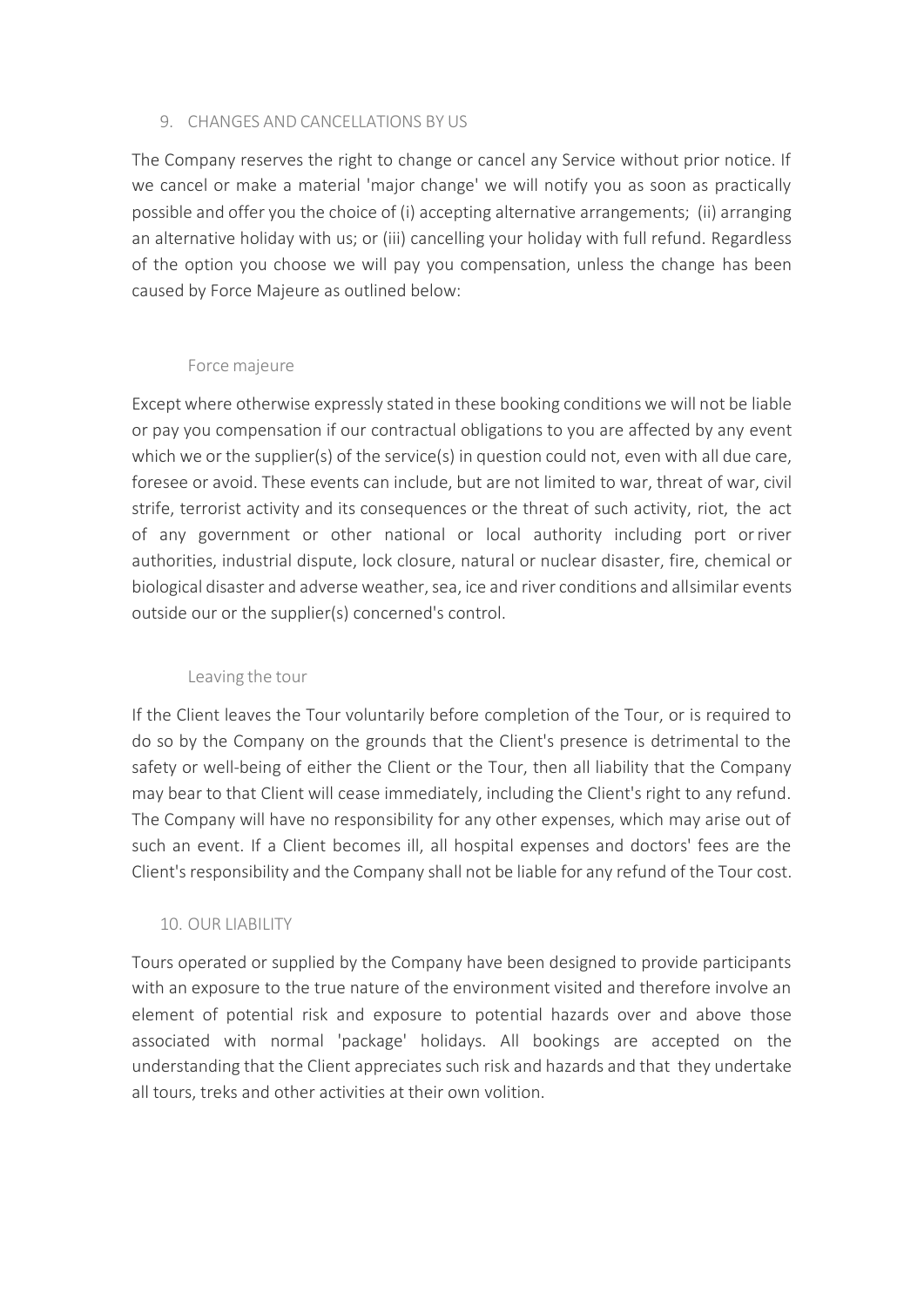We will not be responsible or pay you compensation for any injury, illness, death, loss, damage, expense, cost or other claim of any description if it results from:

- a. the act(s) and/or omission(s) of the person(s) affected;
- b. the act(s) and/or omission(s) of a third party unconnected with the provision of the services contracted for and which were unforeseeable or unavoidable; or
- c. unusual or unforeseeable circumstances beyond ours or our supplier(s) control, the nature of which could not have been avoided even if all due care had been exercised; or
- d. an event which either ourselves or suppliers could not, even with all due care, have foreseen or forestalled.

# 11. PERSONAL BELONGINGS

The Company shall not be liable for any loss or damage to personal possessions, passports and other documents, and its staff or agents are not authorised to accept responsibility for their safekeeping. We strongly recommend that you to take out insurance against loss of or damage to personal belongings.

#### 12. HEALTH AND FITNESS

All Clients must satisfy the Company and themselves, prior to confirmation of booking, that they are fit and able to undertake and complete their chosen Tour as outlined in the relevant itinerary details published on the website or in correspondence. No unaccompanied minors (under 18 years of age) are accepted on any of the Company's Tours. Any Client with an illness or disability, or undergoing treatment for such a condition must declare the exact nature of the condition at the time of booking and make provision for any treatment or medication required during the Tour. For tours which involved a high level of physical exertion we may require participants to completea medical questionnaire.

# 13. DATA PROTECTION

For the purposes of the Data Protection Act 2018 we are a data controller. In order to process your booking and to ensure that your Tour or Event arrangements can be properly performed we need to collect certain personal details from you. These will include, where applicable, the names and addresses of party's members, credit/debit card or other payment details and special requirements such as those relating to any disability or medical condition which may affect the chosen holiday arrangements and any dietary restrictions which may disclose your religious beliefs. We must pass on your personal details to the companies and organizations who need to know them so that your holiday can be provided. The information may also be provided to security or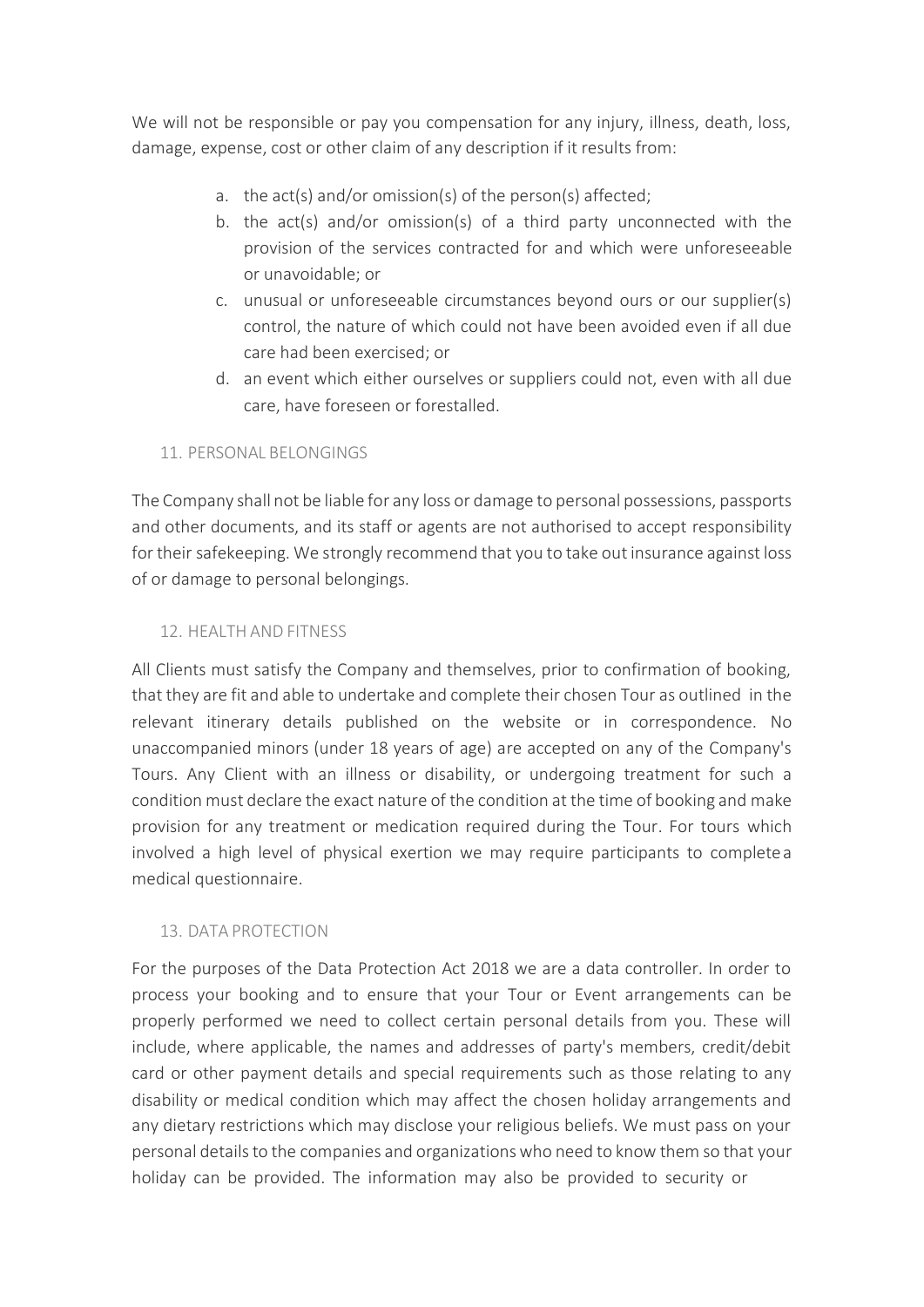credit checking companies. Where you provide us with personal details such as those mentioned above, you consent to this information being used as described above. We are entitled to assume you do not object to our doing any of the things mentioned above unless you tell us otherwise in writing. We have appropriate security measures in place to protect the personal details you give us.

You are generally entitled to ask us (by letter or e‐mail) what details of yours are being held or processed, for what purpose and to whom they may be or have been disclosed. We will charge a fee to respond to such a request.

Any comments, likenesses or images of you secured or taken on any of our Tours or Events may be used by the Company without charge in all media (whether now existing or in the future invented) for bona fide promotional or marketing purposes, including without limitation promotional materials of any kind, such as brochures, slides, video shows and the internet.

For more information on how we collect, use and store your personal data please see our [Privacy Policy.](https://signaturetoursmarbella.com/stm/wp-content/uploads/2019/04/privacy-policy.pdf)

# 14. ACCEPTANCE OF RISK

Clients are only accepted on the understanding that they accept, appreciate and understand the possible risks of adventure travel and that they agree to take these risks of their own free‐will. The Client agrees to comply with all reasonable instructions of the Tour leaders, employees and agents.

# 15. COMPLAINTS

We make every effort to ensure that your itinerary runs smoothly but if you do have a problem, please inform us immediately, we will endeavour to put things right. Please contact us by telephone (+34)695 734 822. Failure to do so will affect ours and the applicable supplier's ability to investigate your complaint, and will affect your rights under this contract.

# 16. COPYRIGHT AND TRADEMARKS

Intellectual Property Copyright 2001‐16, MV Signature Tours Marbella. All Rights Reserved. All trademarks, service marks, trade dress, database rights, and copyrighted materials contained in the Website (including without limitation all design, text, graphics, audio, video or image files and program code) are the exclusive property ofMV Signature Tours Marbella. This includes the organisation and layout of this Website together with any underlying software code. MV Signature Tours Marbella does not grant any express or implied right to you under any patent, copyright, trademark,service mark, or trade secret.